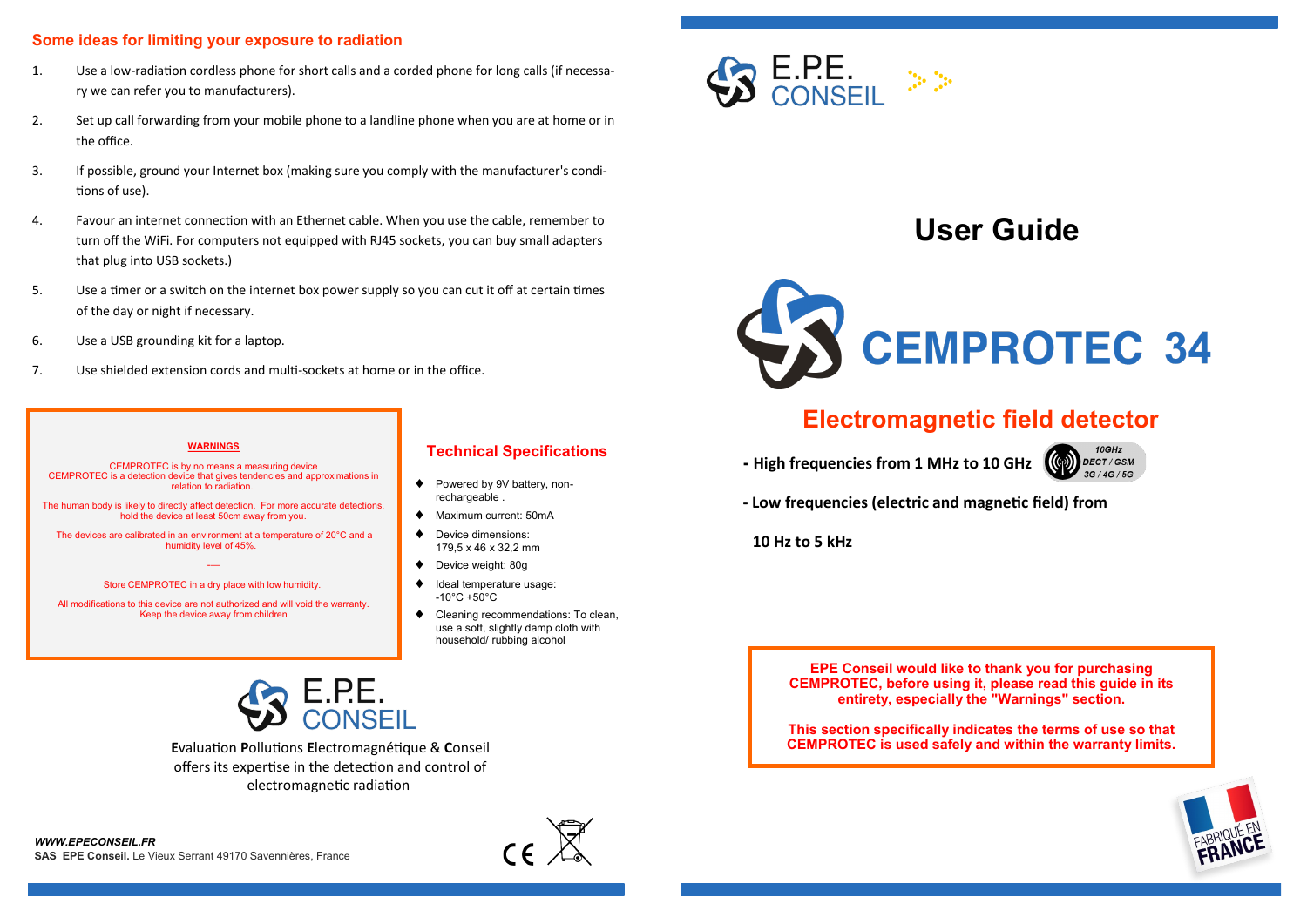## **What is electromagnetic pollution?**

There are mainly two "families" of electromagnetic radiation:

High-frequency radiation: Generated by popular wireless systems such as connected objects, Wi-Fi, cell phone towers/ antenna arrays, cell phones, fixed wireless phones, Bluetooth, baby-phones, etc.

Low-frequency radiation: This concerns all appliances connected to the electrical network, medium and high voltage power lines, electrical panels and motors.

Cables and electrical systems can create an electric field and also a magnetic field depending on the power.



### **Inserting the device battery**

**Installing the 9V battery (supplied):** The 9V battery must be connected respecting the + and - terminals on the black connector.

**Battery level display:** When switching the device on the battery level is displayed for 3 seconds in the middle row of LEDs, while the other LEDs are off at this point. The LEDs will light up from the red one at the top, stopping at the relevant LED to show the battery level. The green LEDs at the bottom represent a full battery.

**Battery saving mode:** To save power the device will automatically switch itself off after 20 minutes. For frequent usage, it is recommended to use a rechargeable battery.

# **Usage guidance**

#### **Interior or exterior pollution?**

The first time you use the device you may be surprised by the level of exposure if it is higher than expectations.

It is absolutely necessary to identify the cause(s) of radiation to have the clearest possible "picture" of the situation; this will make it possible to apply suitable and effective protection/shielding solutions against the nuisances observed.

To help you quickly identify your electromagnetic exposure:

- 1. Turn on the device in Standard mode (with or without speakerphone on)
- 2. Move slowly from room to room, paying particular attention to the areas where you stay for a long time (e.g. the bedroom, living room, office). If possible after, switch off the electricity in your home for a few moments and then repeat the same detection room by room.
- 3. If the levels are the same, it means that the radiation is coming from outside. If they are lower, it means that you have an exposure generated by your own electrical installation or a system (s) connected to it.

For outside radiation, some effective solutions can be used such as paints, fabrics, curtains and plastic films on windows. These products act as screens and greatly reduce the penetration of outside radiation coming inside. However, it is important to choose the right solution according to the type of radiation that is detected, as unfortunately there is no effective solution that works for all types of radiation.

 **Using your detector, there are two main functions!**

#### **1. Standard Mode:**

As soon as the device is turned on, it is in « Standard Mode » This mode detects the magnetic field, the electric field, and high frequencies (radio frequencies) separately.

#### **2. Full HF Mode:**

Press the HF ONLY **briefly**. This function only allows the detection of high frequencies (therefore not electric and magnetic fields). The LEDs light up from the bottom to the top, from left to right. The corresponding LED values are on page 5 of this manual.

#### **How to find the polluting devices inside?**

It is advisable to use the detector and check the radiation level room by room.

The polluting systems are mainly cordless phones (DECT), WiFi, alarms, and various connected objects. If you unplug each device for a few moments you should immediately notice a decrease in radiation with your detector.

Please note! If you measure an internet box and you have a DECT phone next to it, you must be careful to dissociate the two sources because these two systems have the same type of radiation (high frequency).

To turn off the SOUND press and hold the **HF ONLY** button**.**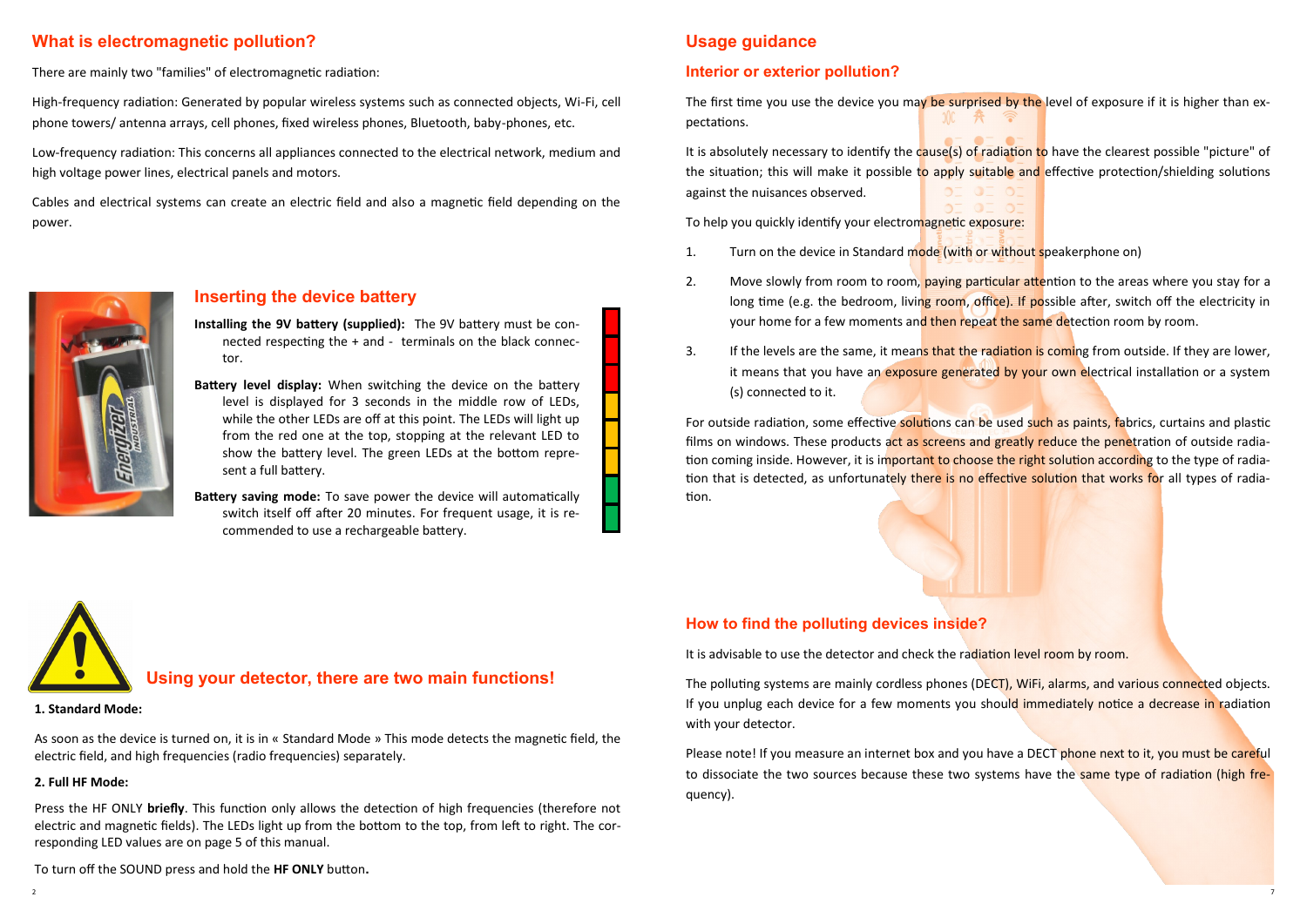# **STANDARD MODE GRAPH WITH THRESHOLDS**

(radiation power indicated by each row of 8 LEDs )



and Magnetic Fields (MF) in Nanotesla (nT), depending on the colour of the LEDs that light up. The thresholds mentioned above are recommendations and norms from the corresponding sources (see hereunder)

- Baubiologie MAES-SBM. (2015). Indicative values in Baubiologie (Building Biology) for rest areas. In addition to the standard measurement technique in baubiologie SBM-2015. Retrieved December 2, 2015, from http://baubiologie.fr/ IMG/pdf/valeurs\_sbm-2015\_fr.pdf. (recommendation)
- BioInitiative. (2012). BioInitiative Report 2012. In A Rationale for Biologically-based Exposure Standards for Low-Intensity Electromagnetic Radiation. Retrieved November 16, 2015, from http://www.bioinitiative.org/table-ofcontents/. (recommendation)
- Council of Europe. (2011). Resolution 1815 (2011) Final version. In the potential dangers of electromagnetic fields and their effect on the environment. Retrieved November 16, 2015, from http://assembly.coe.int/nw/xml/XRef/Xref-XML2HTML-en.asp?fileid=17994&. (recommendation)
- NCRP, (1995) "Biological Effects and Exposure Criteria for Radiofrequency Electromagnetic Fields", NCRP Report No.86, Bethesda, Maryland, USA. (norm)
- TCO Development. (2012). TCO-Certified-Displays-6.0. In TCO Development. Retrieved November 16, 2015, from http://tcodevelopment.com/files/2013/04/TCO-Certified-Displays-6.0.pdf#page=28. (norm)

# **Detection level display**

The 3 rows of LEDs display the detected radiation levels:

**· Magnetic:** Example of sources > transformers, telephone chargers, electrical panels and electrical transformers, high voltage lines.

**· Electric:** Example of sources > bedside lamps, various electrical appliances plugged into the mains, computers, power supplies, sockets, switches.

**· High Frequency:** Example of sources > WiFi, cell phones, cell phone antennas, connected objects, baby phones, fixed wireless phones.

**0**

**1**

#### **How it displays:**

- If there is no radiation, the first green LED stays on.

- If radiation is detected, its level is reflected by the LEDs being lit.

- The LED's value is explained on page 7 of this manual

#### **ON - OFF Button**

- Press once to turn on the device
- Press and hold to turn off the device

#### **HF ONLY button with or without sound:**

- Press once to turn on/off the FULL HF
- Press and hold the button to turn on/off the speaker

| <b>Initial State</b>                | <b>Action</b>                           | <b>Final State</b>                  |  |  |  |  |
|-------------------------------------|-----------------------------------------|-------------------------------------|--|--|--|--|
| Device off                          | Press the ON/OFF button                 | The device is turned on             |  |  |  |  |
| Device on                           | Press and hold on the ON/OFF<br>button  | Device is switched off              |  |  |  |  |
| <b>Full HF function deactivated</b> | Press the HF ONI Y button               | The Full HF function is activated   |  |  |  |  |
| <b>Full HF function activated</b>   | Press the HF ONI Y button               | The Full HF function is deactivated |  |  |  |  |
| Loudspeaker is on                   | Press and hold on the HF ONLY<br>button | Loudspeaker is switched off         |  |  |  |  |
| Loudspeaker is off                  | Press and hold on the HF ONLY<br>button | Loudspeaker is switched on          |  |  |  |  |
|                                     |                                         |                                     |  |  |  |  |

6

 $\bullet^-$ 

 $\mathbf{J} = \mathbf{g} \mathbf{O} \mathbf{I}$ 

 $E()$ 

Έ

 $\frac{9}{2}$ 

 $\mathcal{L}$ 

 $\leftrightarrow$ CEMPROTEC<sup>3</sup>